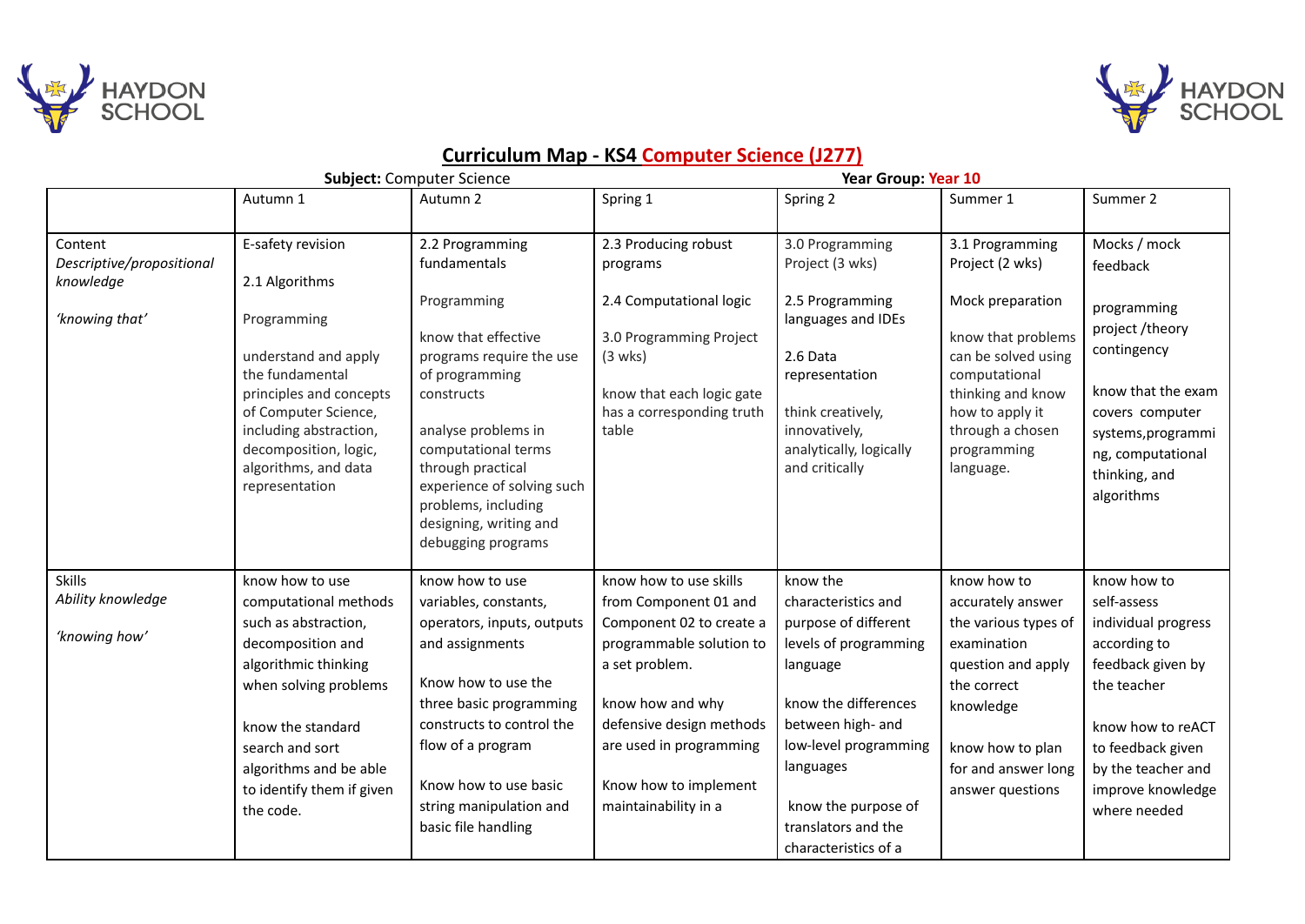| know how to produce  | operations:               | program and justify its   | compiler and an      |  |
|----------------------|---------------------------|---------------------------|----------------------|--|
| algorithms using     | open, read, write, close  | use.                      | interpreter          |  |
| pseudocode and flow  |                           |                           |                      |  |
| diagrams and can     | know about the use of     | know the purpose of       | know the common      |  |
| interpret correct or | records to store data and | testing and the various   | tools and facilities |  |
| complete algorithms. | the use of SQL to search  | means of testing and be   | available in an      |  |
|                      | for data                  | able to select and use    | Integrated           |  |
|                      |                           | suitable test data.       | Development          |  |
|                      | know about the use of     |                           | Environment (IDE)    |  |
|                      | arrays (or equivalent)    | Know how to identify      |                      |  |
|                      | when solving problems,    | syntax and logic errors   |                      |  |
|                      | including both one and    |                           |                      |  |
|                      | two dimensional           | know why data is          |                      |  |
|                      | arrays                    | represented in computer   |                      |  |
|                      |                           | systems in binary form    |                      |  |
|                      | how to use subprograms    |                           |                      |  |
|                      | (functions and            | know how to create        |                      |  |
|                      | procedures) to produce    | simple logic diagrams     |                      |  |
|                      | structured code           | using the operations AND, |                      |  |
|                      |                           | OR and NOT                |                      |  |
|                      |                           |                           |                      |  |
|                      |                           | know how to create truth  |                      |  |
|                      |                           | tables, combine Boolean   |                      |  |
|                      |                           | operators to two levels   |                      |  |
|                      |                           |                           |                      |  |
|                      |                           | know how to use truth     |                      |  |
|                      |                           | tables to solve problems  |                      |  |
|                      |                           |                           |                      |  |
|                      |                           | know about applying       |                      |  |
|                      |                           | computing-related         |                      |  |
|                      |                           | mathematics inc.          |                      |  |
|                      |                           | exponentiation, MOD and   |                      |  |
|                      |                           | <b>DIV</b>                |                      |  |
|                      |                           | Know how data is          |                      |  |
|                      |                           |                           |                      |  |
|                      |                           | represented and the       |                      |  |
|                      |                           | reasons compression is    |                      |  |
|                      |                           | used                      |                      |  |
|                      |                           |                           |                      |  |